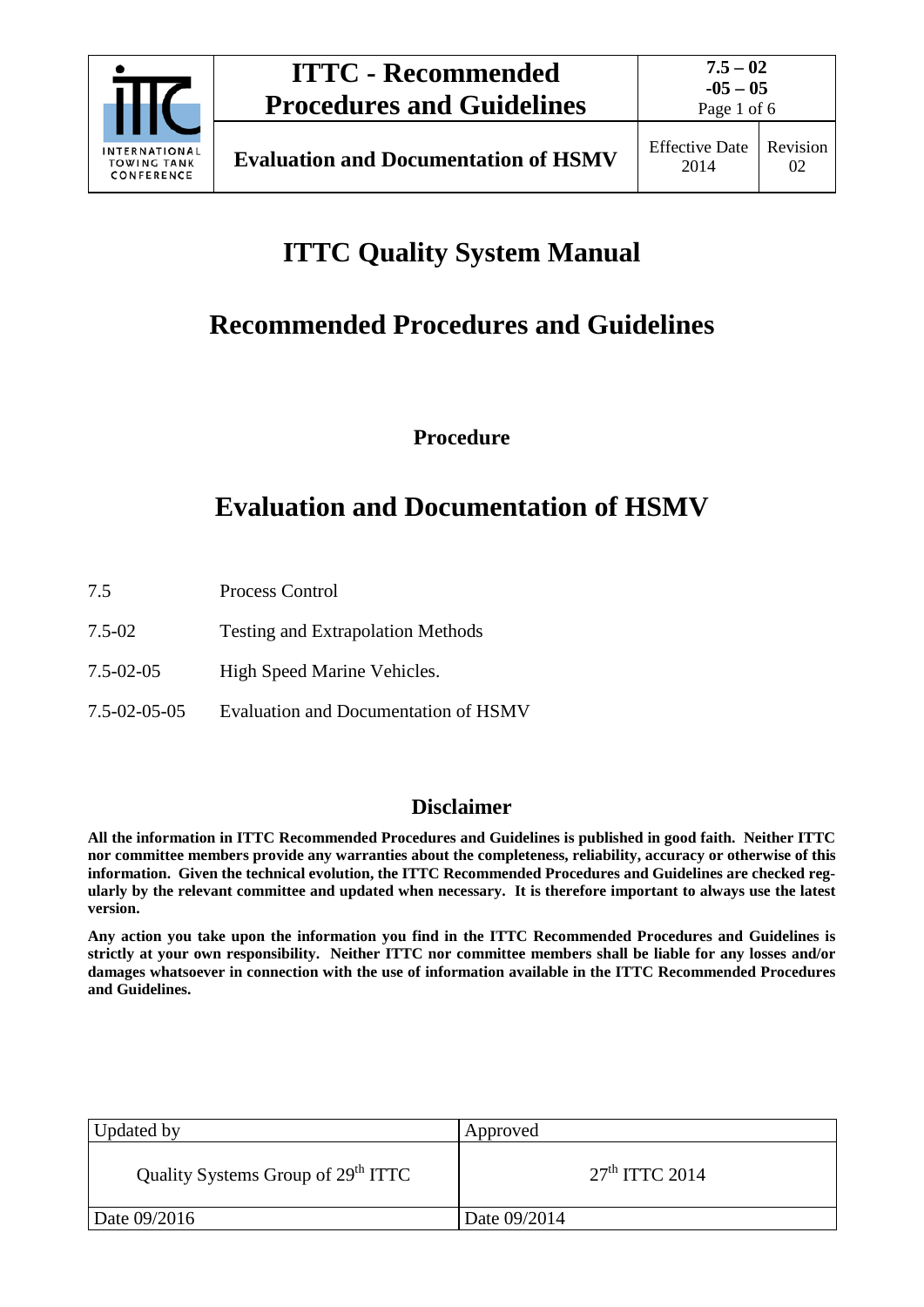

# **Table of Contents**

- **1. [PURPOSE OF PROCEDURE..............3](#page-2-0)**
- **4. [DOCUMENTATION](#page-4-1) ............................5**
- **2. [DESCRIPTION OF PROCEDURE](#page-2-1) ....3**
- **3. PARAMETERS [.....................................5](#page-4-0)**
- **5. REFERENCES [......................................5](#page-4-2)**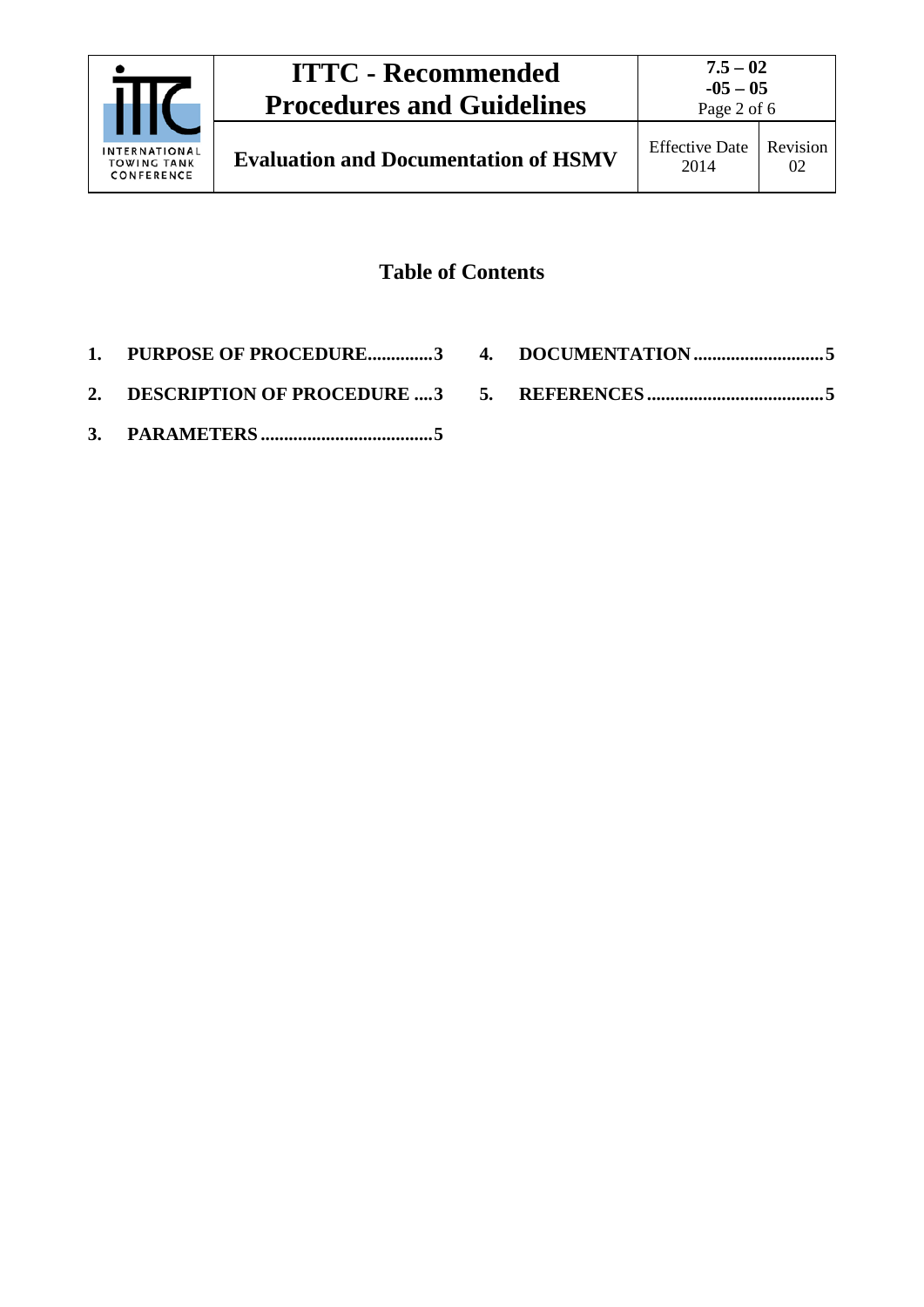

### **Evaluation and Documentation of HSMV**

#### <span id="page-2-0"></span>**1. PURPOSE OF PROCEDURE**

These procedures address the manoeuvrability of High Speed Marine Vehicles (HSMV), especially those not governed by the IMO Interim Standards for ship manoeuvrability. The class is comprised of a large variety of hull shapes, such as monohull, which may be semi-planing or planing, catamaran, trimaran, hydrofoil, and surface-effect and hovercraft. Evaluation of the manoeuvrability will be carried out using appropriate existing procedures (see ITTC Quality Manual, 2012: Captive Model Test Procedure, Free Running Model Test Procedure, Manoeuvring Trial Procedure, Validation of Manoeuvring Simulation Models). In general, these procedures are applicable to HSMVs, but this procedure describes only the additional items needed for manoeuvrability of HSMV.

Usually, the common element of HSMV is the high Froude number. The ABS (2008) rule formula is:

*V* (knots) ≥ 2.36  $L$ (ft)<sup>1/2</sup> corresponding to a Froude number of 0.7.

Besides the definition based on Froude number, other criteria exist, based on the absolute speed value and as it relates to the environment of operation:

- ratio of harbour manoeuvring speed to service speed;
- ratio of service speed to service speed of other ships;

• rating on a scale incorporating human controllability, or traffic density.

In accordance with the definition of high speed by the 21<sup>st</sup> ITTC (1996) High Speed Marine Vehicles Committee, based on (but slightly modified) the IMO (2008) Code of Safety of High-Speed Craft, the following criteria must both be satisfied:

$$
Fr_{\nabla} = \frac{V}{\sqrt{gV^{1/3}}} > 1.18
$$

$$
V(kn) \ge 25 kn
$$

The critical displacement is  $V_c = 1764$  m<sup>3</sup>; hence smaller vessels will meet the first condition travelling at less than 25 knots, while large vessels may not meet it even if they are travelling more than 25 knots.

All vessels above 100 meters in length are subject to the IMO Interim Standards for ship manoeuvrability; hence, the manoeuvring performance of these vessels will be assessed through these standards. However, many HSMV are below 100 meters in length and do not qualify. Also, most HSMV are passenger ships, for which safety may be an issue when subjecting them to the standard manoeuvring tests, especially at high speed.

#### <span id="page-2-1"></span>**2. DESCRIPTION OF PROCEDURE**

Evaluation of HSMV manoeuvring can be performed by different methods:

- free running model tests
- simulation model based on captive model tests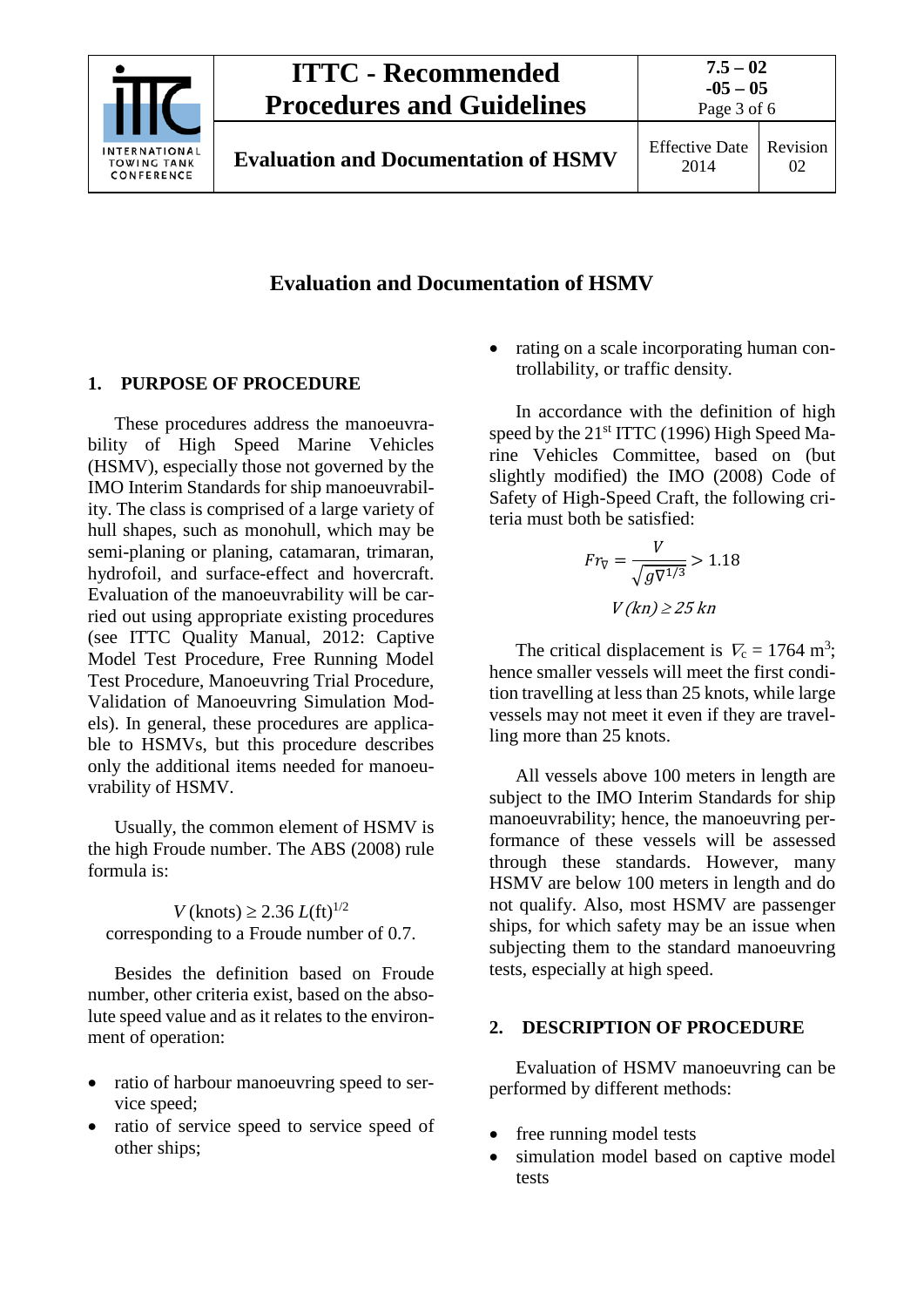

# **ITTC - Recommended Procedures and Guidelines**

**Evaluation and Documentation of HSMV** Effective Date

- full scale tests
- CFD

For some of these methods, appropriate procedures exist (see ITTC Quality Manual, 2012: Captive Model Test Procedure, Free Running Model Test Procedure, Manoeuvring Trial Procedure, Validation of Manoeuvring Simulation Models). In general, these procedures are applicable to HSMVs, but some special devices and/or test techniques might be further required to consider the following specific aspects.

- At high speed, HSMV may exhibit strong dynamic effects during manoeuvring, e.g. yaw-roll coupling.
- Manoeuvring properties vary greatly over the speed range of HSMVs (low-speed, take-off, cruising; transient phases of dynamic lift vehicles).
- High speed induces a higher frequency of encounter with obstacles in a cluttered environment, requiring special attention to emergency manoeuvres, including crash stops, turning and collision avoidance.
- Dynamic properties of sensors, actuators, and the control system play a significant role in HSMV manoeuvring because the physical response of the vessel is very fast.
- Course keeping ability in a seaway must be assessed, with particular emphasis on broaching in following and stern quartering seas.
- HSMV often reduce speed:
	- o in cluttered seaways or in channels and harbours to reduce the risk of collision;
	- o in rough seas to avoid excessive dynamic loads;
	- o to reduce wake wash effects when near shore or in enclosed areas. Hence these ships must satisfy some manoeuvring requirements at reduced speed as well.
- Depending on operational requirements, the HSMV may also require manoeuvring performance at very low and zero speeds. The effects of wind at low speed should be checked.
- Foil-assisted boat stability in calm and rough seas, i.e. motion control systems.
- The running attitude of a planing craft affects the manoeuvring performance greatly (Ikeda et al.(2000). So, in the case that captive model test are carried out, heave and pitch should be free for a planing craft with a system which would not impart any vertical forces to the model during towing (Kim et al.(2012)).
- When PMM test is done for a planing hull, the motion frequency should be carefully selected. If the motion frequency coincides with the rolling natural frequency, the large roll motion could induce violent heave and pitch motion; analogous to parametric rolling but now for heave and pitch. Katayama et al. (2000)
- Since the vertical motions of HSMV affects the hydrodynamic forces on the horizontal plane highly, a 6-DOF mathematical model is recommended for accurate maneuvering simulation of HSMV. This requires that the HSMV has to be kept under various occurring heel angles, pitch angles, and vertical positions: a set of PMM or rotating arm tests should be repeated at multiple heel angles, pitch angles and drafts. From these tests, the heel-yaw coupling, pitch-yaw coupling and heave-yaw coupling can be derived.

As a means of reference for assessing their manoeuvring qualities, HSMV can be asked to satisfy the same IMO manoeuvring requirements in calm water as for conventional ships, even if they have length less than 100 meters. Additional requirements, such as safety during fast evasive manoeuvres may be required in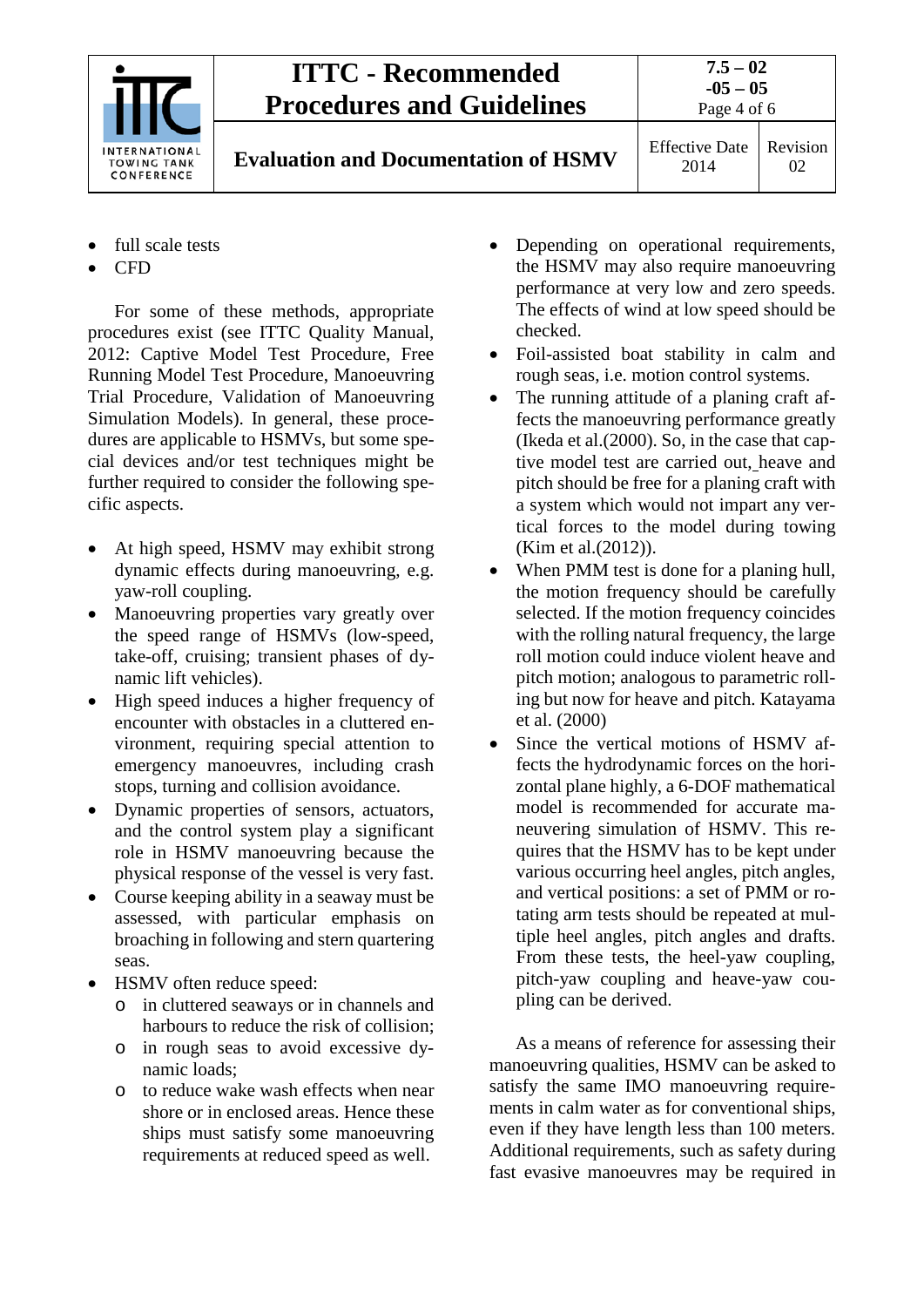

this case, particularly for smaller craft and those with a surface-piercing bow. For instance, smaller craft have horizontal acceleration limits during evasive manoeuvres that require a limit on engine power (Ueno et al, 1999). Bowles (2012) described possible manoeuvring criteria for high-speed monohulls.

The choice of sea state for manoeuvring tests depends on the type and certification of ship (some vessels are not certified for all weather). Normal operating sea state, where the ship can operate at all headings and speeds, and worst intended conditions with reduced speed must be considered.

Progress in the linear and non-linear hydrodynamic analysis of fast ships (Lin & Yue, 1990; Faltinsen & Zhao, 1991; Kring et al, 1997) allows the simulation of the wave induced motions of ships. However, a combined hydrodynamic and manoeuvring analysis without experimentally determined coefficients is still not feasible except in the preliminary phase. For accurate manoeuvring assessment, using captive model tests and/or free sailing models are recommended.

### <span id="page-4-0"></span>**3. PARAMETERS**

The required parameters are the same as for conventional hull ships. Model testing poses the same requirements as for conventional ships, and should be augmented to include testing for broaching.

### <span id="page-4-1"></span>**4. DOCUMENTATION**

The same documentation is required as for conventional hull ships.

### <span id="page-4-2"></span>**5. REFERENCES**

- 21st ITTC, 1996, "Report of the High-Speed Marine Vehicles Committee", Proceedings, Volume 1, pp. 515-560. Bergen / Trondheim.
- 21st ITTC, 1996, "HSMV Investigation of dynamic instability", ITTC Quality Manual,  $4.9 - 03 - 03 - 05.4$ .
- 23rd ITTC, 2002, "Full Scale Manoeuvring Trials Procedure", ITTC Quality Manual, 4.9  $-03 - 04 - 01$ .
- 27<sup>th</sup> ITTC, 2014, Quality Manual, 2014. "Testing and extrapolation methods manoeuvrability. Free Running Model Tests", 7.5-02- 06-01 ITTC Quality Manual.
- 27th ITTC, 2014, "Testing and extrapolation methods manoeuvrability. Captive Model Tests Procedures", ITTC Quality Manual, 7.5-02-06-02
- ABS, 2012, "ABS Guide for Building and Classing High Speed Craft".
- Bowles, J. "Turning Characteristics and Capabilities of High-Speed Monohulls", the 3rd Chesapeake powerboat symposium, Annapolis, Maryland, June 2012.
- Det Norske Veritas, 2008, "Det Norske Veritas Rules for Classification, High Speed and Light Craft".
- Faltinsen, O.M., Zhao, R., 1991, "Numerical predictions of ship motions at high forward speed", Phil. Trans. R. Soc. Lond. A, 334, 241-252.
- Holden, K.O., 1991, "Trial procedures for high speed marine vehicles, MARINTEK report no. 602028.00.03.